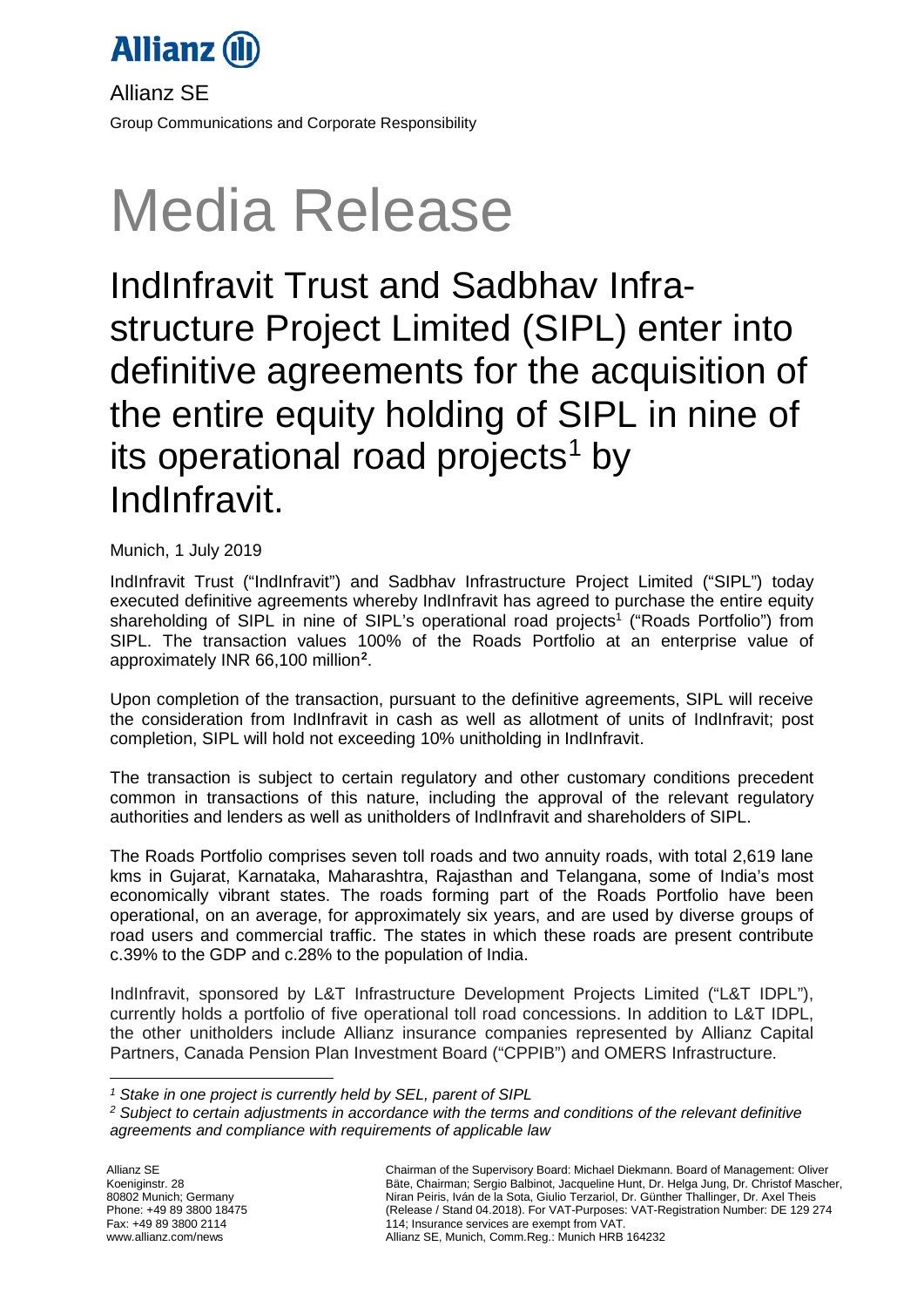This transaction is in line with IndInfravit's strategy to acquire additional road projects in India, and significantly expands IndInfravit's current portfolio.

SIPL is a leading Indian road developer, majority of which is owned by Sadbhav Engineering Limited ("SEL"). Both SIPL and SEL are entities listed on the stock exchanges in India. Post the completion of this transaction, SIPL will continue to own three operational road project companies and 12 under-construction road projects under the Hybrid Annuity Model. SIPL will continue to focus on its core expertise of development of new roads and utilise the sale proceeds from this transaction to recycle capital in to bidding for new road projects, inject equity in current under-construction projects and prepay debt.

"The proposed acquisition of Sadbhav's completed and revenue generating road assets by the IndInfravit Trust is a landmark deal, which we anticipate will generate significant economic benefits to both parties. Today's announcement serves as a clear expression of our intentions to actively pursue growth and expand the IndInfravit Trust's revenue base. Further, the InvIT platform clearly underlines how India remains an attractive destination for serious and committed long-term investors, and we look forward to more such transactions in the near future," said J. Subramanian, Chief Executive, LTIDPL IndvIT Services Limited (Investment Manager-IndInfravit).

"As a long-term investor, we are very glad that our customers can benefit from the growth potential of the Indian economy while contributing to its core infrastructure. We look forward to working jointly with our partners on these assets which are crucial for the economic and social development of the region and make a strategic fit to the diversification of our portfolio," said Christian Fingerle, Chief Investment Officer at Allianz Capital Partners.

Scott Lawrence, Managing Director and Head of Infrastructure at CPPIB said, "Our investment in IndInfravit Trust reflects our long term confidence in the Indian Infrastructure market and specifically our belief in the ability of the toll roads market to deliver strong risk-adjusted returns. The IndInfravit Trust, established by our investment partner L&TIDPL, was the first private InvIT of its kind in India, and we have been involved since its inception. We now look forward to the growth that is expected through our additional investment in these operating road assets."

CPPIB expect its financial commitment in connection with the proposed transaction to be up to C\$220 million.

"We are proud to support this further growth of the IndInfravit platform, and look forward to working with our fellow unitholders and Sadbhav to create additional value together. Our investment in IndInfravit represents one more example of how OMERS Infrastructure continues building a diverse portfolio of high-quality global assets to pay pensions to our members," said Ralph Berg, Executive Vice President and Global Head of OMERS Infrastructure.

Shashin Patel, Chairman, at Sadbhav said, "The transaction and partnership with IndInfravit marks a significant milestone for Sadbhav Group. This is a very exciting phase in our journey and we are very committed to delivering growth and value to our shareholders, both at SIPL and SEL. We look forward to our partnership with IndInfravit and its marquee set of unitholders. We are committed to continue providing quality maintenance services and project management services to the portfolio."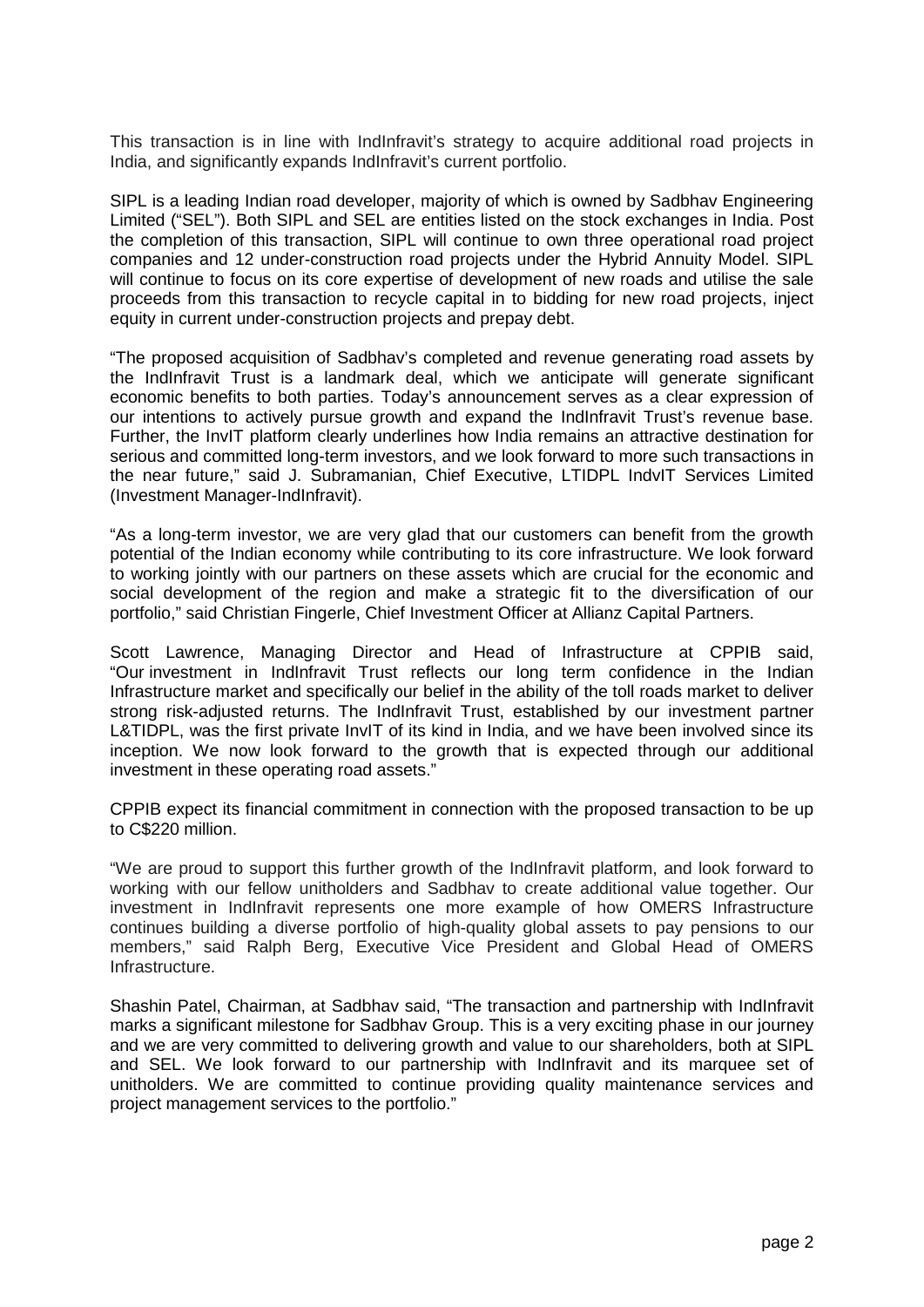Ambit Private Limited acted as the exclusive financial adviser to IndInfravit.

Morgan Stanley acted as the exclusive financial adviser to SIPL.

-Photos can be printed free of charge-

## **For further information please contact:**

# **Allianz Capital Partners**

Pia Gröger Tel. +49 89 1220 8267 e-mail: [pia.groeger@allianzcapitalpartners.com](mailto:pia.groeger@allianzcapitalpartners.com) **IndInfravit Trust** Mathew George Tel. +91 (0) 44 2252 8749 Chief Financial Officer, e-mail: [contact-us@indinfravit.com](mailto:contact-us@indinfravit.com) LTIDPL IndvIT Services Limited (Investment Manager of IndInfravit Trust)

# **Sadbhav Infrastructure Project Limited**

| Varun Mehta                    | Tel. +91 22 2409 5887             |
|--------------------------------|-----------------------------------|
| <b>Chief Financial Officer</b> | e-mail: Varun.Mehta@sadbhav.co.in |

### **About Allianz Capital Partners**

Allianz Capital Partners is one of Allianz Group's asset managers for alternative equity investments and is part of Allianz Global Investors. With offices in Munich, London, Luxembourg, New York and Singapore, Allianz Capital Partners manages approximately EUR 29 billion of alternative assets.\* Our investment focus is on private equity, infrastructure and renewable energy. Our investment strategy is targeted to generate attractive, long-term and stable returns for our clients.

#### **About Allianz Global Investors**

Allianz Global Investors is a leading active asset manager with over 770 investment professionals in 25 offices worldwide and managing more than EUR 535 billion in assets for individuals, families and institutions\*. Active is the most important word in our vocabulary. Active is how we create and share value with clients. We believe in solving, not selling, and in adding value beyond pure economic gain. We invest for the long term, employing our innovative investment expertise and global resources. Our goal is to ensure a superior experience for our clients, wherever they are based and whatever their investment needs. Active is: Allianz Global Investors \*Data as at 31 March 2019

#### **About Allianz**

The Allianz Group is one of the world's leading insurers and asset managers with more than 92 million retail and corporate customers. Allianz customers benefit from a broad range of personal and corporate insurance services, ranging from property, life and health insurance to assistance services to credit insurance and global business insurance. Allianz is one of the world's largest investors, managing around 673 billion euros on behalf of its insurance customers. Furthermore our asset managers PIMCO and Allianz Global Investors manage more than 1.4 trillion euros of third-party assets. Thanks to our systematic integration of ecological and social criteria in our business processes and investment decisions, we hold the leading position for insurers in the Dow Jones Sustainability Index. In 2018, over 142,000 employees in more than 70 countries achieved total revenues of 131 billion euros and an operating profit of 11.5 billion euros for the group.

These assessments are, as always, subject to the disclaimer provided below.